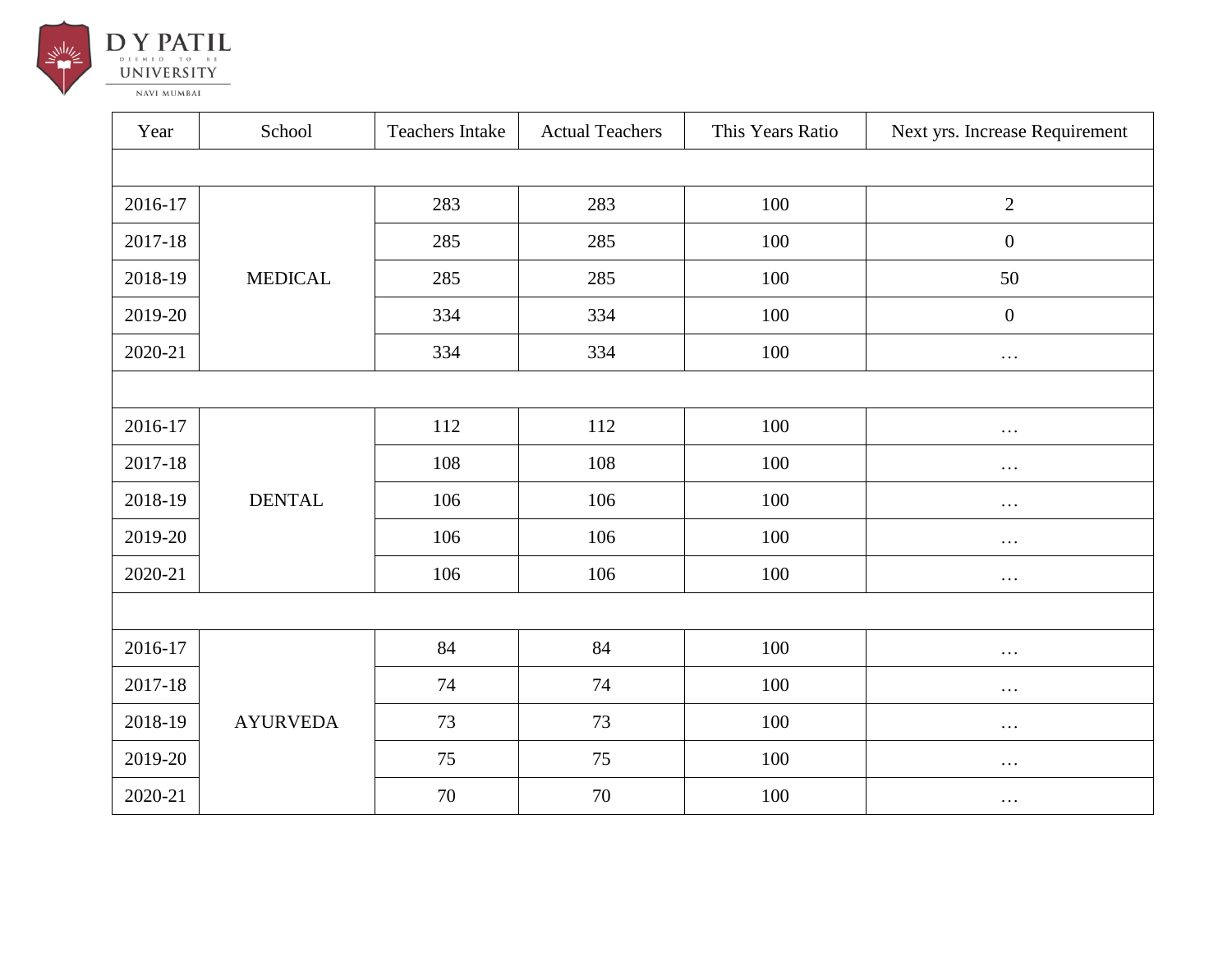

| 2016-17     |                | 14               | 14               | 100 | $\mathfrak{Z}$   |  |  |  |
|-------------|----------------|------------------|------------------|-----|------------------|--|--|--|
| $2017 - 18$ |                | 17               | 17               | 100 | $\boldsymbol{0}$ |  |  |  |
| 2018-19     | <b>NURSING</b> | 17               | 17               | 100 | 9                |  |  |  |
| 2019-20     |                | $25\,$           | 25               | 100 | $\boldsymbol{0}$ |  |  |  |
| 2020-21     |                | 21               | 21               | 100 | $\ldots$         |  |  |  |
|             |                |                  |                  |     |                  |  |  |  |
| 2016-17     |                | 26               | 26               | 100 | $\boldsymbol{0}$ |  |  |  |
| $2017 - 18$ |                | $26\,$           | 26               | 100 | $\boldsymbol{0}$ |  |  |  |
| 2018-19     | $\mathbf{PT}$  | $24\,$           | $24\,$           | 100 | $\sqrt{6}$       |  |  |  |
| 2019-20     |                | $30\,$           | 30               | 100 | $\mathbf 1$      |  |  |  |
| 2020-21     |                | 31               | 31               | 100 | $\ldots$         |  |  |  |
|             |                |                  |                  |     |                  |  |  |  |
| 2016-17     |                | $\boldsymbol{7}$ | $\boldsymbol{7}$ | 100 | $\mathbf{1}$     |  |  |  |
| 2017-18     |                | $8\,$            | $\,8\,$          | 100 | $\boldsymbol{0}$ |  |  |  |
| 2018-19     | OT             | $\boldsymbol{7}$ | $\tau$           | 100 | $\sqrt{2}$       |  |  |  |
| 2019-20     |                | 9                | 9                | 100 | $10\,$           |  |  |  |
| 2020-21     |                | 19               | 19               | 100 | $\ldots$         |  |  |  |
|             |                |                  |                  |     |                  |  |  |  |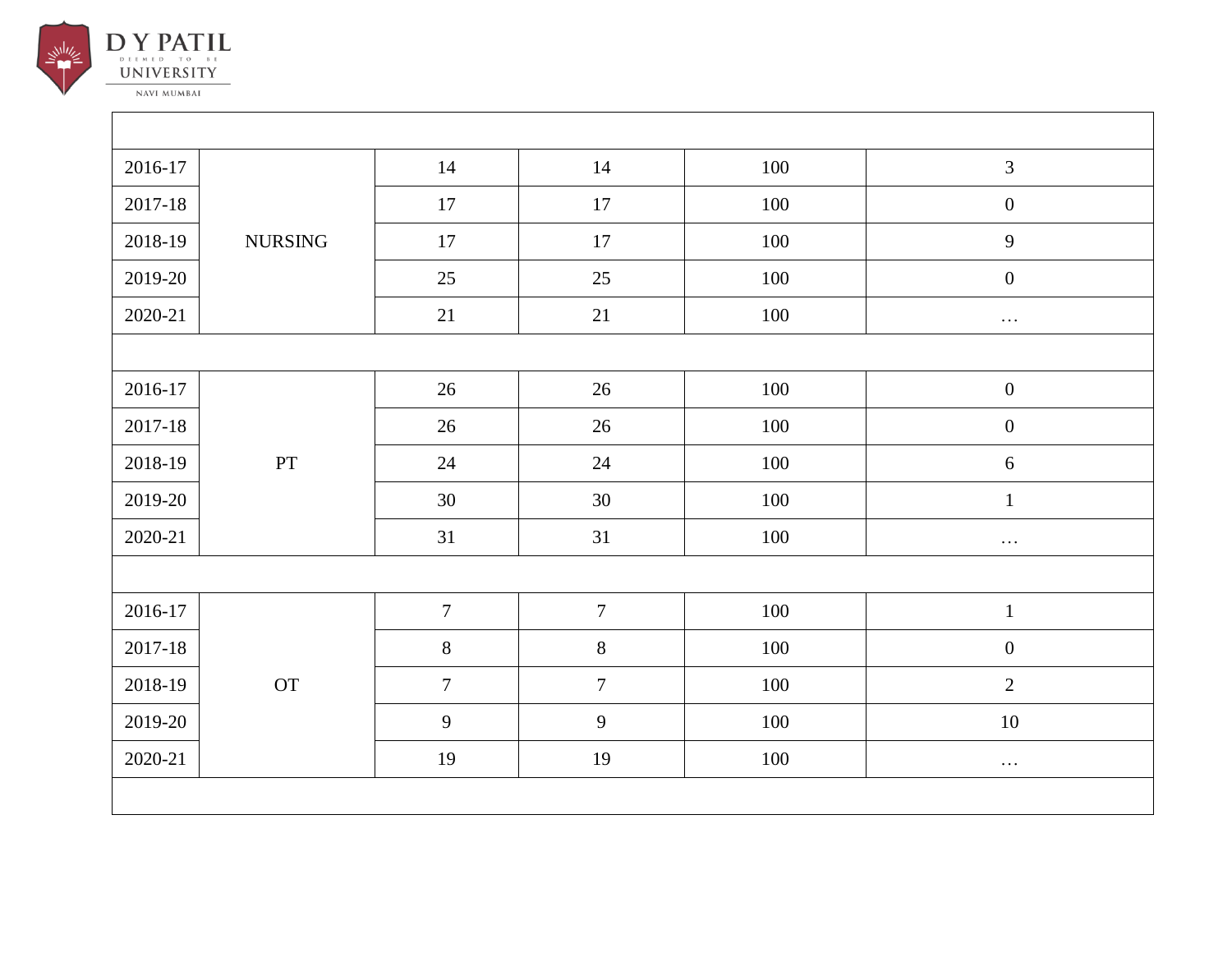

| 2016-17 |                   | 41     | 41 | 100     | $\mathfrak{S}$   |  |  |  |
|---------|-------------------|--------|----|---------|------------------|--|--|--|
| 2017-18 |                   | 46     | 46 | $100\,$ | $\boldsymbol{0}$ |  |  |  |
| 2018-19 | <b>SHTS</b>       | 45     | 45 | 100     | $\overline{2}$   |  |  |  |
| 2019-20 |                   | 47     | 47 | 100     | $\boldsymbol{0}$ |  |  |  |
| 2020-21 |                   | $47\,$ | 47 | 100     | $\ldots$         |  |  |  |
|         |                   |        |    |         |                  |  |  |  |
| 2016-17 |                   | 54     | 54 | 100     | $\mathfrak{Z}$   |  |  |  |
| 2017-18 |                   | 57     | 57 | 100     | $\boldsymbol{0}$ |  |  |  |
| 2018-19 | <b>BIOTECH</b>    | 55     | 55 | 100     | $\boldsymbol{0}$ |  |  |  |
| 2019-20 |                   | 52     | 52 | 100     | $\boldsymbol{0}$ |  |  |  |
| 2020-21 |                   | 49     | 49 | 100     | $\ldots$         |  |  |  |
|         |                   |        |    |         |                  |  |  |  |
| 2016-17 |                   | 36     | 36 | 100     | $\boldsymbol{0}$ |  |  |  |
| 2017-18 | <b>MANAGEMENT</b> | 34     | 34 | 100     | $\boldsymbol{0}$ |  |  |  |
| 2018-19 |                   | 33     | 33 | 100     | $\boldsymbol{0}$ |  |  |  |
| 2019-20 |                   | 29     | 29 | 100     | $\boldsymbol{0}$ |  |  |  |
| 2020-21 |                   | $26\,$ | 26 | $100\,$ |                  |  |  |  |
|         |                   |        |    |         |                  |  |  |  |
| 2016-17 | LAW               | NA     | NA | NA      | $\cdots$         |  |  |  |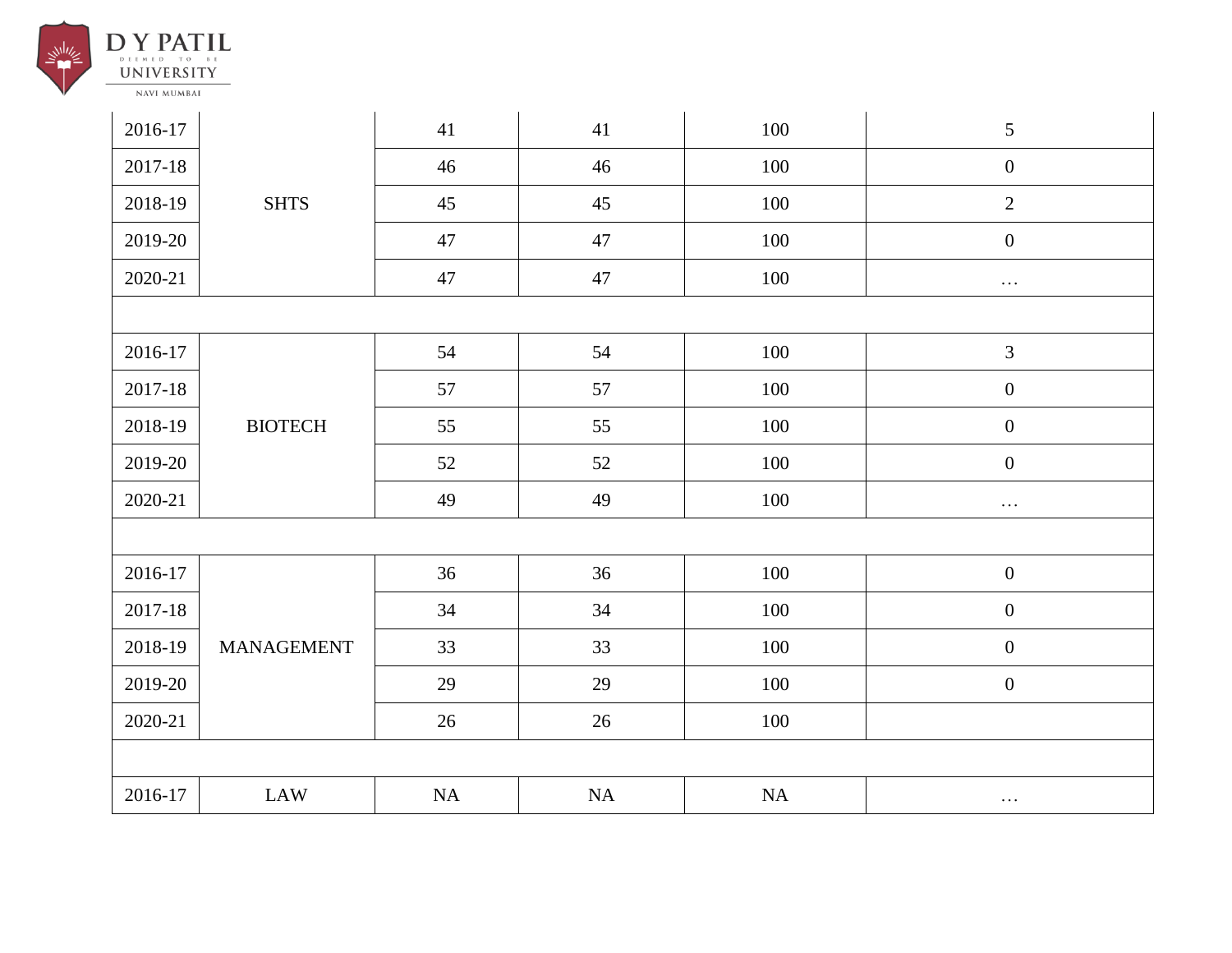

| 2017-18 |                     | NA             | NA             | NA  | $\ldots$         |  |  |  |
|---------|---------------------|----------------|----------------|-----|------------------|--|--|--|
| 2018-19 |                     | $\mathbf{1}$   | $\mathbf{1}$   | 100 | 3                |  |  |  |
| 2019-20 |                     | $\overline{4}$ | $\overline{4}$ | 100 | $\boldsymbol{0}$ |  |  |  |
| 2020-21 |                     | $\overline{4}$ | $\overline{4}$ | 100 | $\cdots$         |  |  |  |
|         |                     |                |                |     |                  |  |  |  |
| 2016-17 |                     | NA             | NA             | NA  | $\cdots$         |  |  |  |
| 2017-18 | <b>ARCHITECTIRE</b> | NA             | NA             | NA  | $\cdots$         |  |  |  |
| 2018-19 |                     | 3              | $\overline{3}$ | 100 | 43               |  |  |  |
| 2019-20 |                     | 46             | 46             | 100 | $\boldsymbol{0}$ |  |  |  |
| 2020-21 |                     | 46             | 46             | 100 | $\ldots$         |  |  |  |
|         |                     |                |                |     |                  |  |  |  |
| 2016-17 |                     | NA             | NA             | NA  | $\cdots$         |  |  |  |
| 2017-18 | <b>PHARMACY</b>     | NA             | NA             | NA  | $\cdots$         |  |  |  |
| 2018-19 |                     | NA             | NA             | NA  | $\ldots$         |  |  |  |
| 2019-20 |                     | $8\phantom{.}$ | 8              | 100 | $\overline{2}$   |  |  |  |
| 2020-21 |                     | 10             | 10             | 100 | $\cdots$         |  |  |  |

**REGISTRAR** D. Y. PATIL DEEMED TO BE UNIVERSITY<br>NERUL, NAVI MUMBAI - 400706



**VICE CHANCELLOR** D. Y. PATIL DEEMED TO BE UNIVERSITY<br>NERUL, NAVI MUMBAI - 400706